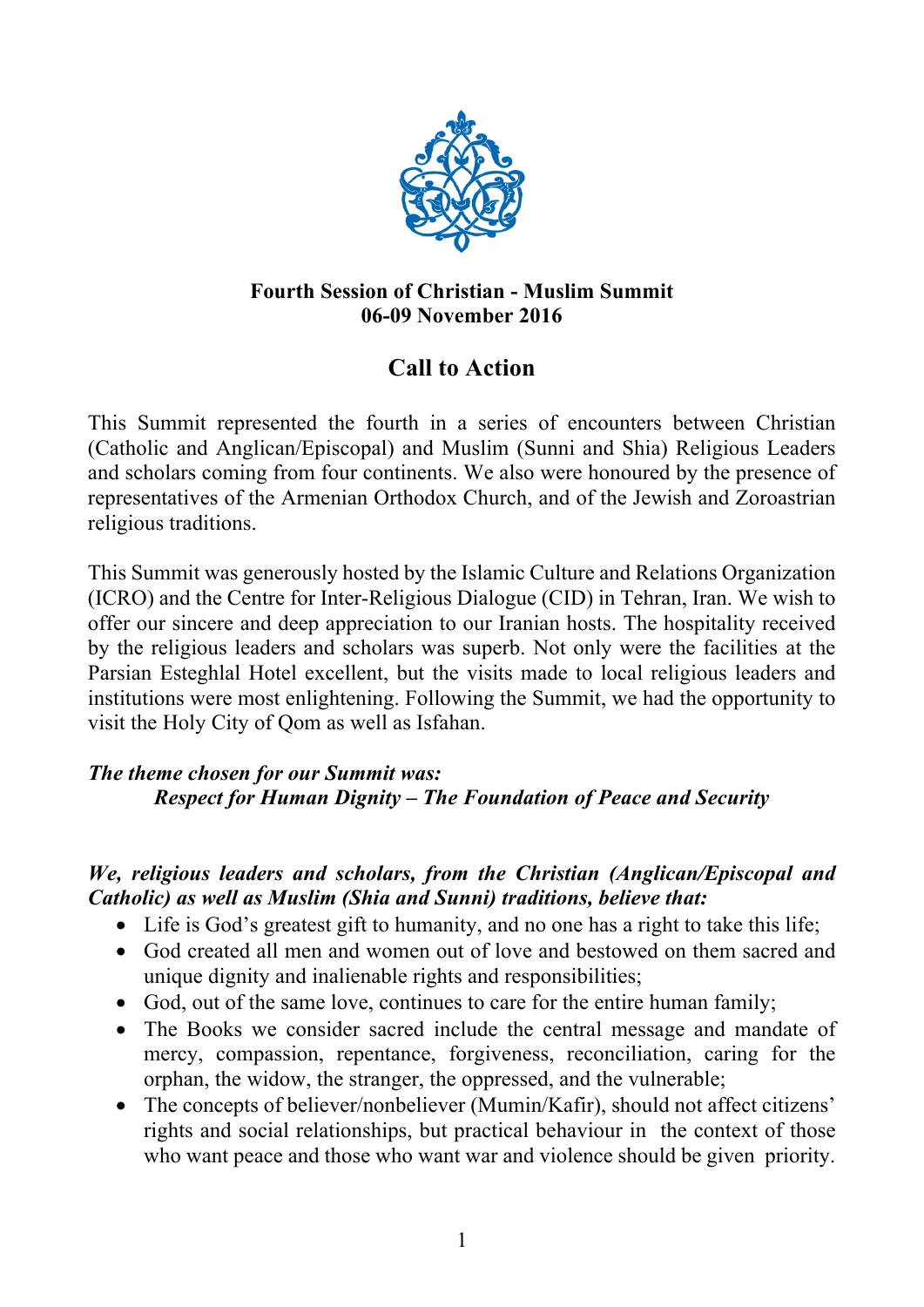#### *We note with urgent concern and deep sadness that:*

- These same Books are sometimes misinterpreted, instrumentalised and distorted to justify and facilitate acts of hatred, discrimination, exclusion, violence and terrorism toward others;
- Women, children, religious and ethnic minorities are the first targets of an erroneous interpretation of the texts, which can lead to various forms of hatred, humiliation or persecution.

#### *We deeply regret that:*

- Such behavior offends God since it causes immense harm to the human persons whom God created and who are the victims;
- Such behavior discredits religions, their leaders and all believers.

#### *We condemn:*

- Aggressive tendencies and criminal acts against nations, groups, and individuals, including unjust attacks on, occupation or destruction of sovereign lands, territories, property, historical or religious artistic heritage, and forced displacement of peoples within or outside of their home countries;
- Language that is offensive to religious people, and, at the same time, any violent response to such offensive language;
- Misrepresentation and denigration of religion by certain media outlets, governments, and secular social movements;
- Manipulation of blasphemy laws to excuse criminal behaviour;
- Forced conversion in the context of inter-religious marriage, limitations being placed on free practice of religion, including among migrant workers in countries where the majority religion may be different from their own, as well as the abhorrent practices of abduction and conversion of young girls by older men, wherever this practice may occur.

#### *Thus we call for:*

- The resolution of wars, conflicts, religious disputes, and civil tensions by constant commitment to enter into peaceful, respectful, and diplomatic and religious dialogue and to avoid violent confrontations or actions;
- Re-reading, renewed comprehension and accurate teaching of our religious beliefs, values, and principles, respectful of every human person, of human dignity and of human rights and responsibilities;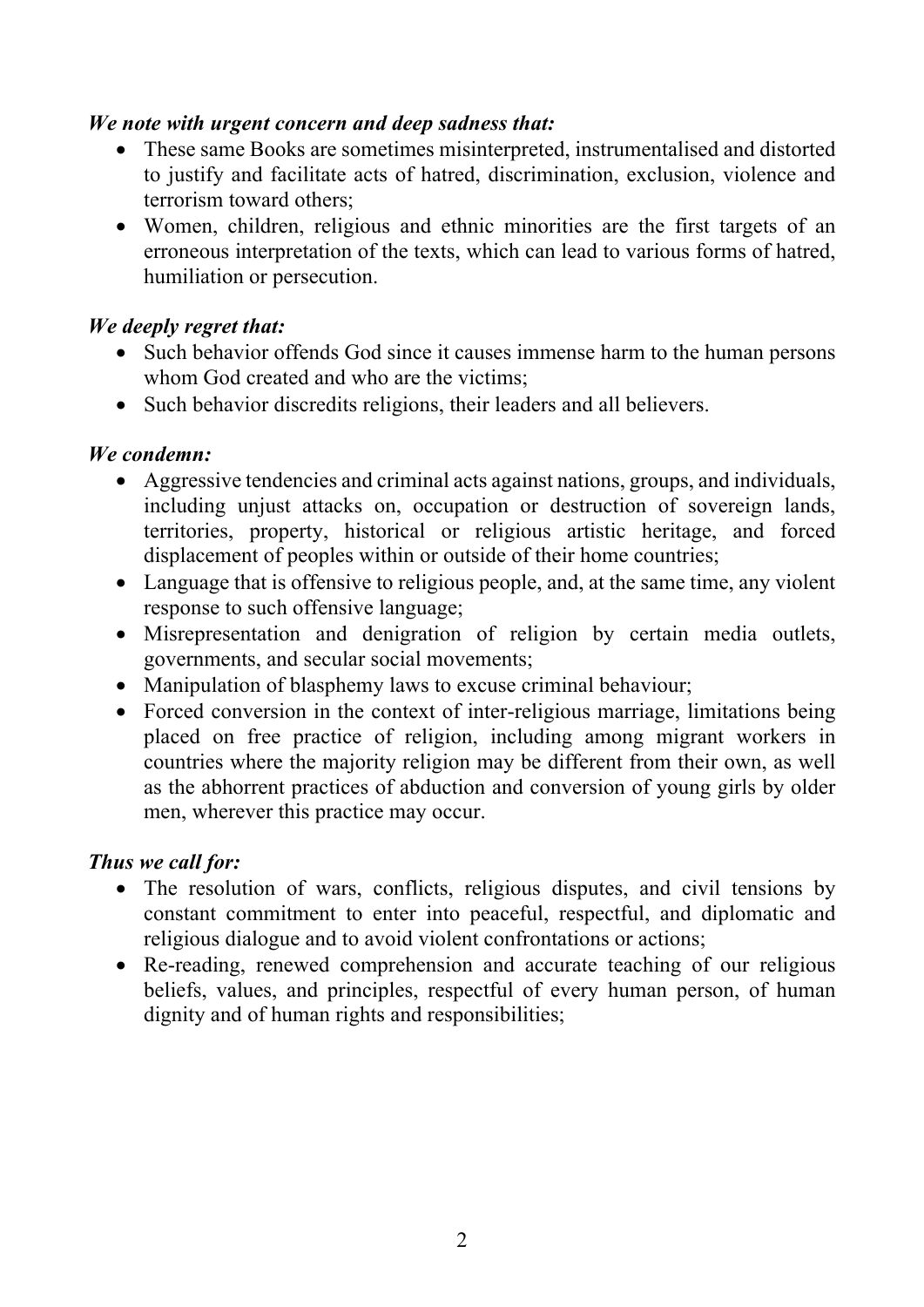## *Thus we call for:*

- Comprehensive review of formation programs, in particular, for religious leaders, so that they could commit themselves to speak and to write objectively about "the other", avoid referring to others as "non-believers", simply because their religion differs from one's own; and always treat with due respect those who do not profess any religion, since they, too, should never be deprived of their rights or dignity.
- All religious leaders to read and interpret sacred texts in context and be prepared not only to defend their own religious traditions, but also, when necessary, to be self-reflective and self-critical about those traditions and texts; the willingness to be self-critical can constitute a significant way to counteract fanaticism;
- A commitment by religious leaders, here present at this Summit and throughout the world, to put into action our beliefs and the teachings of our respective religious traditions.

# *We affirm that:*

-

- Belonging to a specific religion should not be transformed into boasting or claims of superiority, which may result in exclusivism and rejection of those who do not belong to this religion or do not profess any religion;
- Believers should avoid contradiction, by their behavior and life, of what they affirm by their words and teaching.
- Each of us must work toward the promotion of human dignity and universal respect for the human rights of all people;
- The presence of women at tables of inter-religious dialogue is indispensable;
- Women bear the disproportionate impact of violent conflict and thus come to peace-making tables with special insight into the needs of the most marginalized and vulnerable;<sup>2</sup>
- The family, where love and respect, freedom and responsibility, are experienced on a daily basis, is an invaluable resource for the promotion of peace and harmony among all peoples;
- Scholars should not be isolated people but closely related to the communities they serve and their religious leaders;
- Religion should not be compromised by political or economic gain or the desire to amass power or other self-interest;
- We should not allow any ideological interpretation or manipulation of the true meaning of our respective religious texts to override our concern for just, equal, fair, and compassionate treatment of all human persons.

 $<sup>1</sup>$  As we noted in the Call to Action that was issued during our Summits held in in Beirut (June</sup> 2010) and in Rome (December 2014).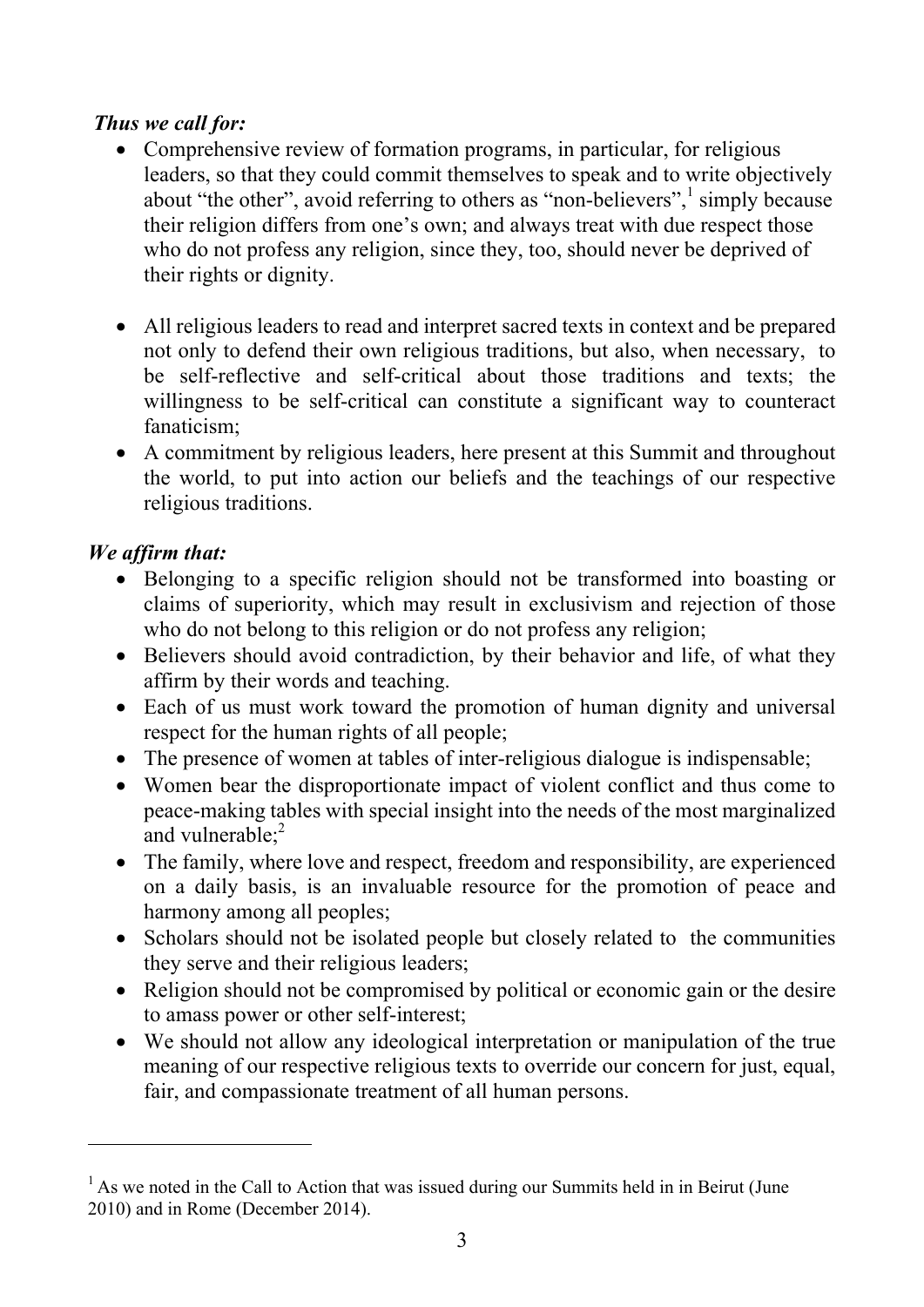#### *Thus we commit ourselves to:*

- Promote a culture of non-violence, even in response to violent actions, and in conformity with international, national and local laws and policies, as well as the natural law established by God;
- Protect freedom of human thought, belief, and religious practice, by respecting human dignity of all persons;
- Promote a culture of rational and hermeneutical understanding of religious concepts, creeds, and practices;
- Support communications and relationships among centres engaged with interfaith activities by sharing educational resources, as well as "good practice" models to promote inter-religious and inter-cultural exchange;
- Initiate more effective efforts to eradicate religio-phobia and/or persecution, whether targeted toward Muslims, Christians, or other religious groups, and prevent insults, defacement, or destruction of religious symbols, art, buildings, and texts.

#### *For future action, we will work toward:*

- Examine the means to continue the Summit process which has made such a strong contribution to inter-religious dialogue, relying on the current Steering Committee to carry forward these considerations;
- Encouragement of organizations and institutions of religious leaders to promote peace and security;
- Initiation of a Council of Experts to review and refine religious texts and religious interpretations of texts and to clarify common understanding of these concepts and beliefs by sharing them with local religious communities;
- Development of intra- and inter-religious dialogues in order to encourage coexistence and peaceful living;
- Preparation and delivery of testimony about commonly-held Christian and Muslim belief in, and respect for, human dignity at meetings of the United Nations and other inter-governmental and international bodies;
- Expansion of this series of four Christian-Muslim Summits (with hosting by Anglican-Episcopal, Sunni, Catholic and Shia religious traditions) that have been held between 2010 and 2016, into a "network" of dialogue and interaction among inter-religious centres and organizations in various parts of the world and develop a system of membership for such efforts.

By so doing, we firmly believe that we will glorify God and build a peaceful and secure world, a common home for every person, which is filled with joy, harmony, love, respect, equality, and justice.

Signed by the Four Principal Leaders of the Delegations